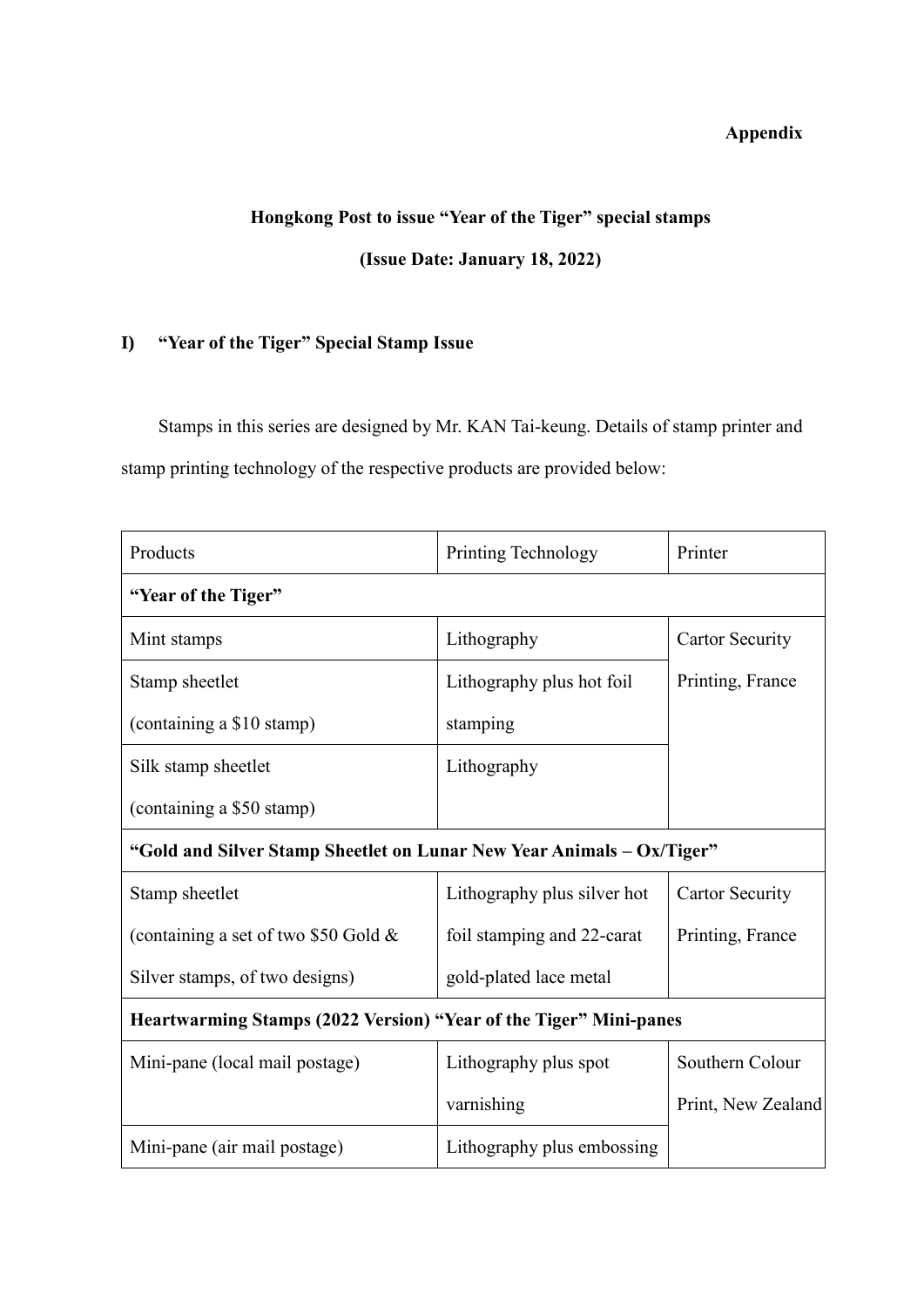| with spot varnishing |  |
|----------------------|--|
|----------------------|--|

Official first day covers for "Year of the Tiger" and official souvenir covers for the "Gold and Silver Stamp Sheetlet on Lunar New Year Animals – Ox/Tiger" will be put on sale at **\$2.5 each at all post offices** from **January 4, 2022**. Prestige version of the aforesaid covers will also be available **at \$10 each at all philatelic offices** on the same day.

Display of the special stamps and associated philatelic products will be put up at General Post Office (GPO), Tsim Sha Tsui Post Office, Tsuen Wan Post Office, Sha Tin Central Post Office and Tuen Mun Central Post Office on January 11, 2022 for public's view. Advance orders for servicing self-provided covers will be accepted at all philatelic offices from today until January 10, 2022.

#### **Sales Arrangements**

Information about the sales arrangements is set out below:

| <b>Products</b>                            | Unit<br><b>Selling</b><br><b>Price</b><br>(HKD) | <b>Sales Period</b><br><i>(available while)</i><br>stocks last) | <b>Maximum</b><br><b>Purchase</b><br><b>Quantity Per</b><br><b>Queuing</b><br><b>Customer</b> on<br>the First Day<br>of Issue and<br>the following<br>day |
|--------------------------------------------|-------------------------------------------------|-----------------------------------------------------------------|-----------------------------------------------------------------------------------------------------------------------------------------------------------|
| (A) Products Available at all Post Offices |                                                 |                                                                 |                                                                                                                                                           |
| "Year of the Tiger" Special Stamps         |                                                 |                                                                 |                                                                                                                                                           |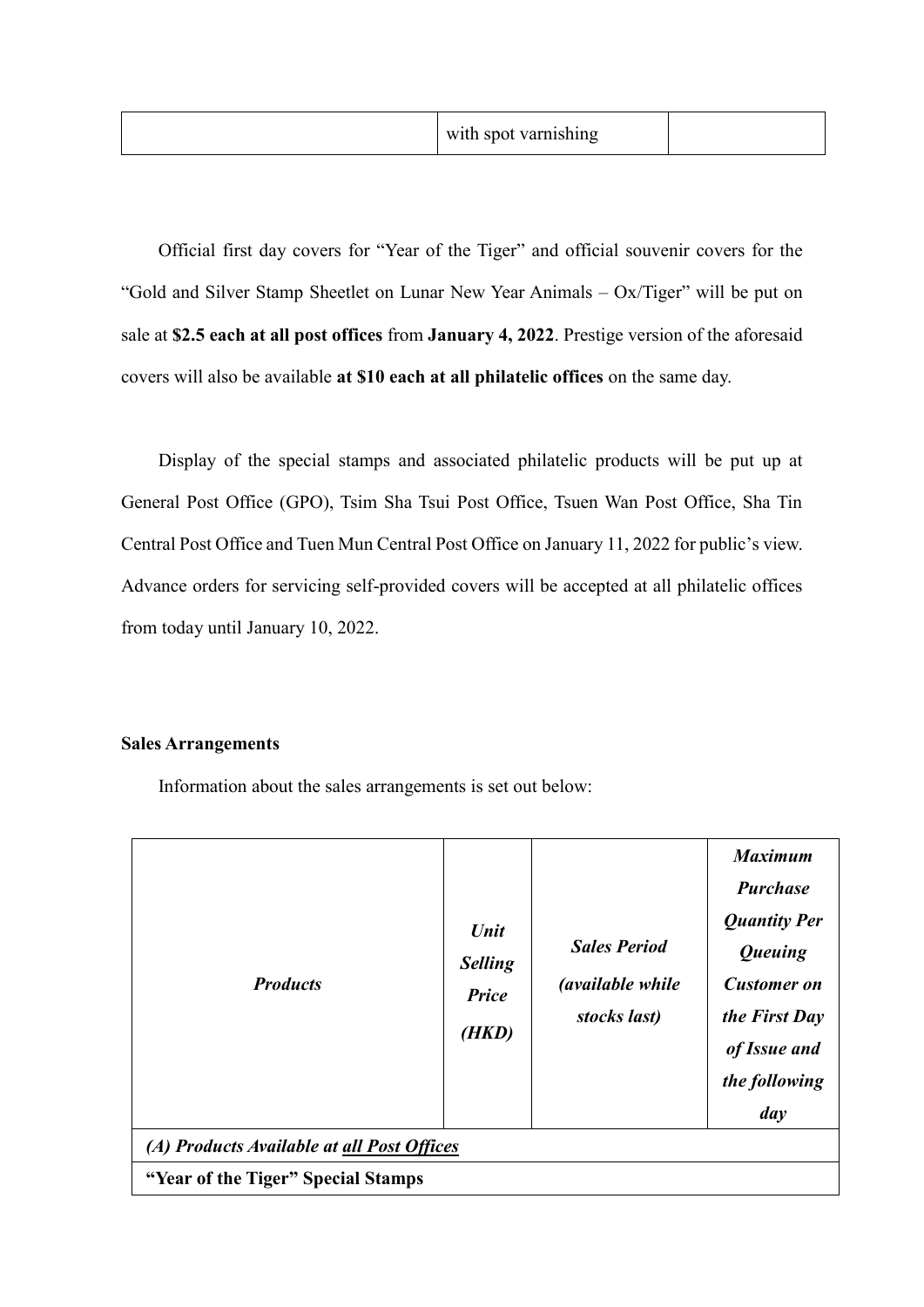| First day cover                                                       | 2.50  | January 4, 2022  | No restriction |
|-----------------------------------------------------------------------|-------|------------------|----------------|
|                                                                       |       | to               |                |
|                                                                       |       | April 17, 2022   |                |
| Mint stamps                                                           | 15.60 |                  | 2 sheets of    |
| (a set of four denominations)                                         |       |                  | each           |
|                                                                       |       |                  | denomination   |
|                                                                       |       |                  | (viz. 50)      |
|                                                                       |       |                  | stamps of      |
|                                                                       |       |                  | each           |
|                                                                       |       |                  | denomination)  |
| Stamp sheetlet                                                        | 10    | January 18, 2022 | 10 sheets      |
| (containing a \$10 stamp)                                             |       | to               |                |
|                                                                       |       | April 17, 2022   |                |
| Silk stamp sheetlet                                                   | 50    |                  | 5 sheets       |
| (containing a \$50 stamp)                                             |       |                  |                |
| Presentation pack                                                     | 45    |                  | 2 packs        |
| (containing a set of mint stamps in                                   |       |                  |                |
| four denominations and a \$10 stamp                                   |       |                  |                |
| sheetlet)                                                             |       |                  |                |
|                                                                       |       |                  |                |
| "Gold and Silver Stamp Sheetlet on Lunar New Year Animals - Ox/Tiger" |       |                  |                |
| Souvenir cover                                                        | 2.50  | January 4, 2022  | No restriction |
|                                                                       |       | to               |                |
|                                                                       |       | April 17, 2022   |                |
| Stamp sheetlet                                                        | 100   |                  | 5 sheets       |
| (containing a set of two \$50 Gold &                                  |       |                  |                |
| Silver stamps, of two designs)                                        |       |                  |                |
|                                                                       |       | January 18, 2022 |                |
| Presentation pack                                                     | 145   | to               | 2 packs        |
| (containing a Stamp Sheetlet of two                                   |       | April 17, 2022   |                |
| \$50 Gold & Silver stamps, of two                                     |       |                  |                |
| designs)                                                              |       |                  |                |
|                                                                       |       |                  |                |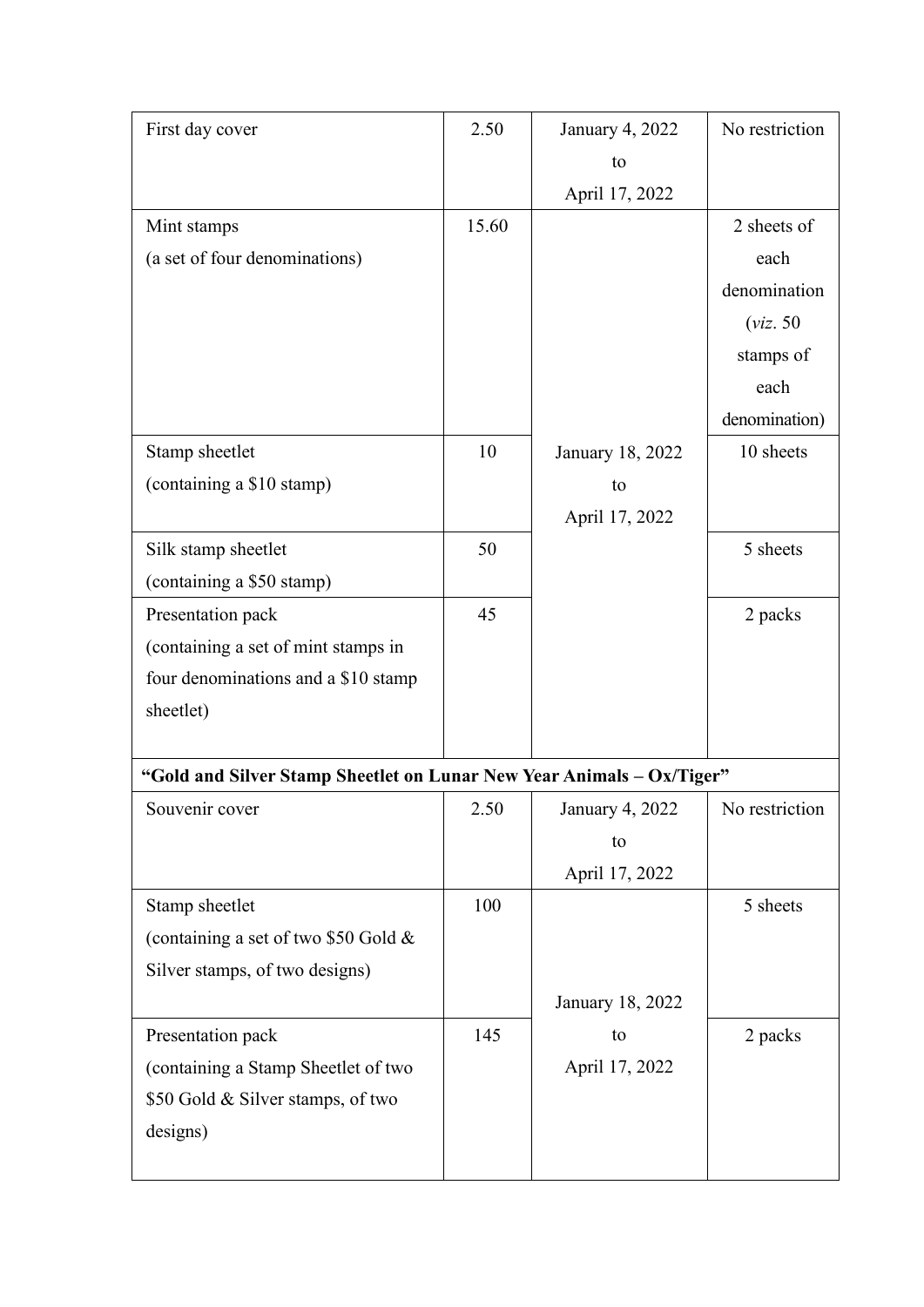| (B) Products Available at <i>Philatelic Offices</i> only                                                                                  |           |                                          |                               |  |
|-------------------------------------------------------------------------------------------------------------------------------------------|-----------|------------------------------------------|-------------------------------|--|
| "Year of the Tiger" Special Stamps                                                                                                        |           |                                          |                               |  |
| First day cover (prestige version)                                                                                                        | 10        | January 4, 2022 to<br>April 17, 2022     | N <sub>o</sub><br>restriction |  |
| Postage prepaid lunar new year<br>greeting card (Air Mail)<br>(containing a set of four cards)                                            | $52/$ set |                                          | 2 sets                        |  |
| Serviced first day cover affixed<br>with a set of mint stamps in four<br>denominations (date-stamped with<br>associated special postmark) | 20.60     |                                          | 2 covers                      |  |
| Serviced first day cover (Prestige<br>Version) affixed with a set of four<br>stamps (date-stamped with<br>associated special postmark)    | 28.10     | January 18, 2022<br>to<br>April 17, 2022 | 2 covers                      |  |
| Serviced first day cover affixed<br>with a \$10 stamp sheetlet (date-<br>stamped with associated special<br>postmark)                     | 15        |                                          | 2 covers                      |  |
| Serviced first day cover (Prestige<br>Version) affixed with a \$10 stamp<br>sheetlet (date-stamped with<br>associated special postmark)   | 22.50     |                                          | 2 covers                      |  |
| Serviced first day cover affixed<br>with a silk stamp sheetlet (date-                                                                     | 55        |                                          | 2 covers                      |  |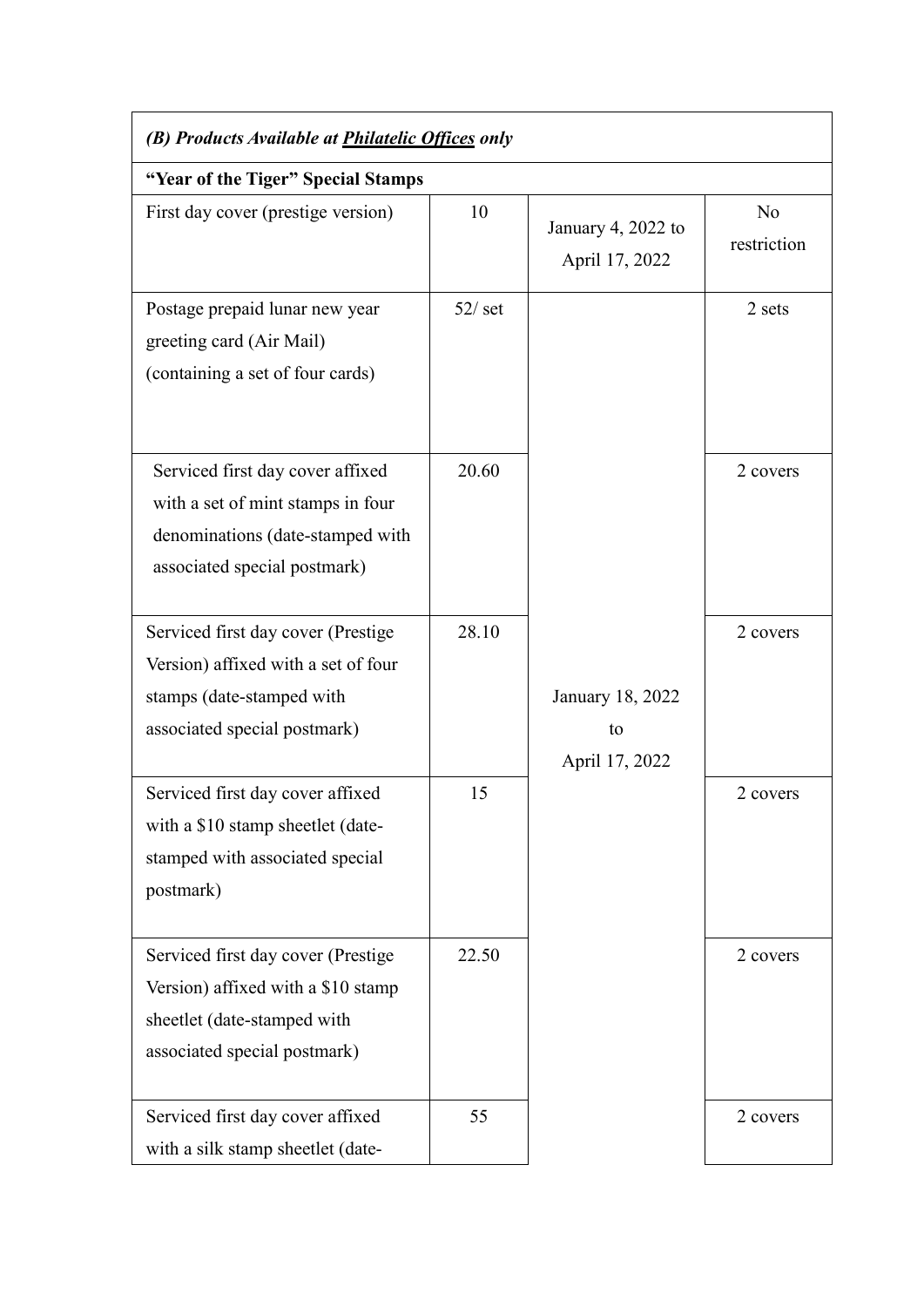| stamped with associated special                                       |        |                        |                |  |
|-----------------------------------------------------------------------|--------|------------------------|----------------|--|
| postmark)                                                             |        |                        |                |  |
|                                                                       |        |                        |                |  |
|                                                                       |        |                        |                |  |
|                                                                       |        |                        |                |  |
|                                                                       |        |                        |                |  |
| Serviced first day cover (prestige                                    | 62.50  |                        | 2 covers       |  |
| version) affixed with a silk stamp                                    |        |                        |                |  |
| sheetlet (date-stamped with                                           |        |                        |                |  |
| associated special postmark)                                          |        |                        |                |  |
|                                                                       |        |                        |                |  |
|                                                                       |        |                        |                |  |
| "Gold and Silver Stamp Sheetlet on Lunar New Year Animals - Ox/Tiger" |        |                        |                |  |
| Souvenir cover (prestige version)                                     | 10     | <b>January 4, 2022</b> | N <sub>o</sub> |  |
|                                                                       |        | to                     | restriction    |  |
|                                                                       |        | April 17, 2022         |                |  |
| Serviced souvenir cover affixed                                       | 105    |                        | 2 covers       |  |
| with a stamp sheetlet (date-stamped                                   |        |                        |                |  |
| with associated special postmark)                                     |        |                        |                |  |
|                                                                       |        | January 18, 2022       |                |  |
| Serviced souvenir cover (prestige                                     | 112.50 | to                     | 2 covers       |  |
| version) affixed with a stamp                                         |        | April 17, 2022         |                |  |
| sheetlet (date-stamped with                                           |        |                        |                |  |
| associated special postmark)                                          |        |                        |                |  |
|                                                                       |        |                        |                |  |
| Heartwarming Stamps (2022 Version) "Year of the Tiger" Mini-panes     |        |                        |                |  |
| Mini-pane (local mail postage)                                        | 46     |                        | 2 panes        |  |
| (containing 12 Heartwarming                                           |        |                        |                |  |
| Stamps)                                                               |        | January 18, 2022       |                |  |
|                                                                       |        | to                     |                |  |
| Mini-pane (air mail postage)                                          | 85     | April 17, 2022         | 2 panes        |  |
| (containing 12 Heartwarming                                           |        |                        |                |  |
| Stamps)                                                               |        |                        |                |  |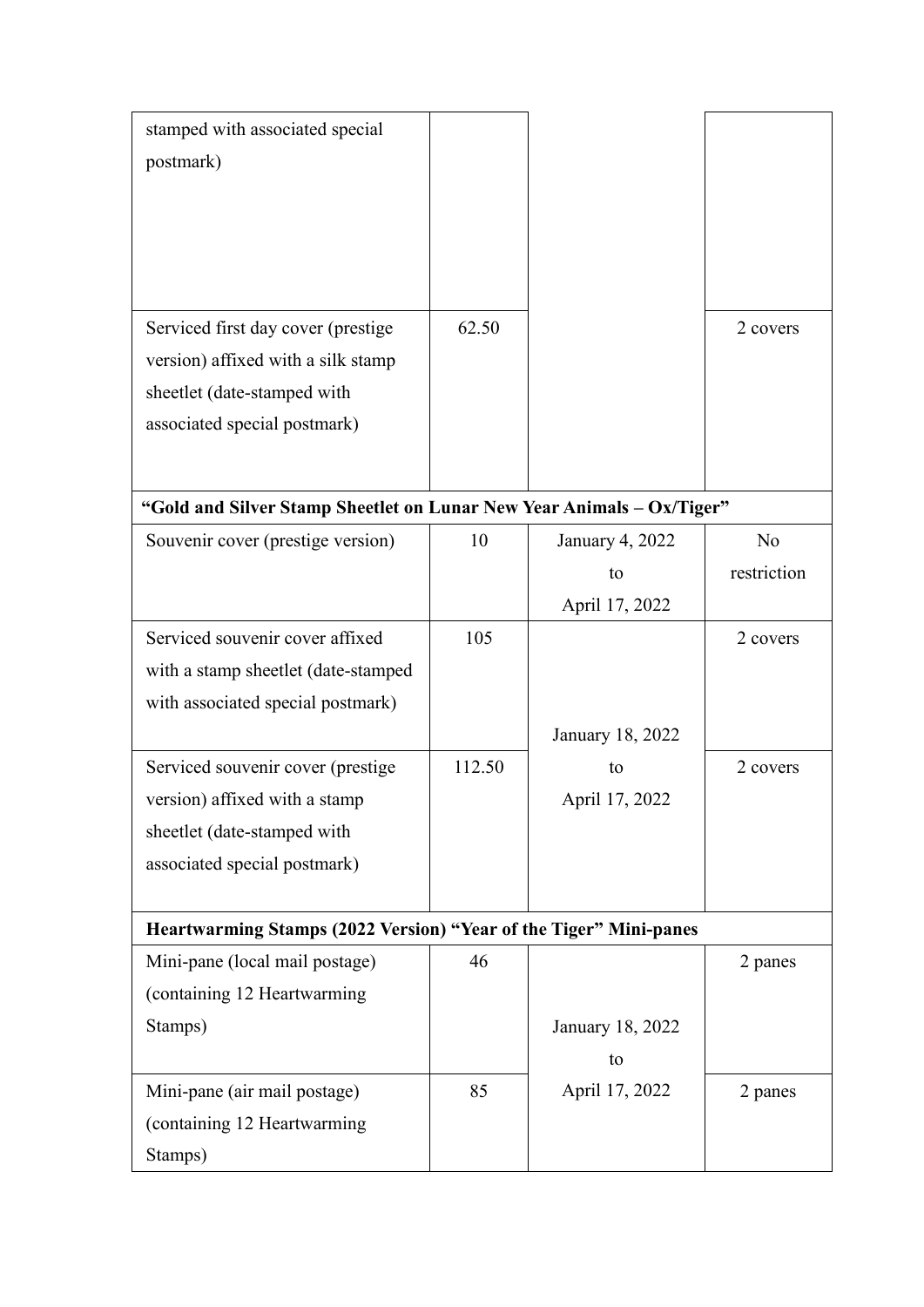| (C) Products Available at the General Post Office, Tsim Sha Tsui Post Office, Tsuen |            |                   |         |  |
|-------------------------------------------------------------------------------------|------------|-------------------|---------|--|
| Wan Post Office, Sha Tin Central Post Office and Tuen Mun Central Post Office only  |            |                   |         |  |
| "Year of the Tiger" Special Stamps                                                  |            |                   |         |  |
| Red packets                                                                         | $25/$ pack | from January 4,   | 5 packs |  |
| (A pack of 20 pieces with 4 designs)                                                |            | 2022, while stock |         |  |
|                                                                                     |            | lasts             |         |  |

#### **Date-stamping Arrangements**

A hand-back date-stamping service with options of either the office date-stamp or the special postmarks will be provided on January 18, 2022 at all post offices for official first day covers/ souvenir covers/ privately-made covers bearing the first day of issue indication and a local address. All philatelic offices will also provide choices of "Philatelic Bureau" pictorial postmark and its respective philatelic office pictorial postmark. The GPO-1 datestamp impression will only be available at the GPO.

#### **Special Arrangements**

To achieve social distancing and prevent crowds, collection points will be set up at all post offices on January 18, 2022 for submission of official first day covers/ souvenir covers/ privately-made covers requesting hand-back date-stamping service.

Information about this special stamp issue and associated philatelic products is available on Hongkong Post Stamps website (stamps.hongkongpost.hk) and the ShopThruPost mobile app.